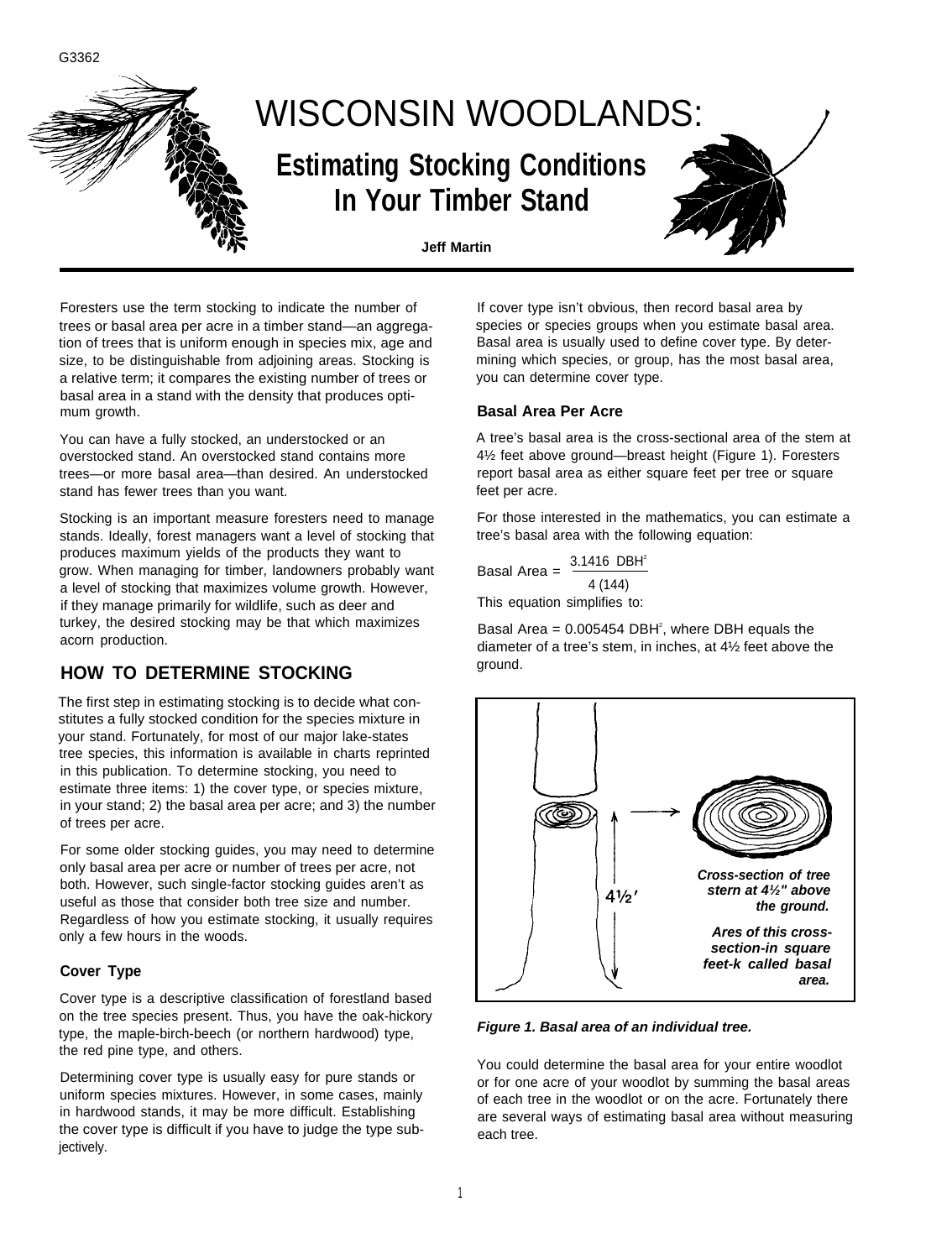To determine basal area per acre, foresters use a special kind of prism or an angle gauge to obtain precise estimates. However, if you are interested only in a rough estimate to help you decide if you need to thin your stand or call in a professional forester, you can use other tools. For a gauge, glue a 1-inch wide target on a yardstick at the 33-inch mark, or use a penny held 25 inches from the eye—about arm's length. If you use the yardstick gauge, place the zero end under your eye and look toward the l-inch target 33 inches away.

While standing over a single point, hold the gauge and look at each nearby tree as you rotate in a full circle. Don't miss any trees as you turn. Focus on each tree at breast height— 4½ feet above ground. If the stem of any tree is wider than your target—sticks out past the sides of the penny, for example—count the tree (Figure 2). You don't have to measure anything, just count trees. When you've completed a 360-degree circle about the point, multiply the count by 10. The result is one estimate of basal area per acre.

Because most stands aren't uniform, you need to make several estimates at points distributed fairly uniformly throughout the stand and average them to get an acceptable estimate of basal area for a stand.



**Figure 2. Point-sampling with an angle-gauge.**

A large stand usually requires more sampling than a small one, but the key is variability of size, species, and stocking. The more variable the conditions, the greater the number of individual estimates needed. Here are some general guidelines. For stands smaller than 15 acres, five to 10 samples are adequate. For larger stands, take one sample for every two acres; however, 20 to 25 samples should provide an adequate estimate for most stands.

#### **Trees Per Acre**

The number of trees per acre is also an important figure to help you gauge stocking. To estimate trees per acre, use the same points you used for estimating basal area. At each point, lay out a circular plot, using the point as the center, with a radius of 26.3 feet. This circle is a 1/20th-acre plot. Count the trees in the plot that are larger than 1 inch in diameter and multiply that number by 20 to estimate trees per acre. As with basal area, make several estimates in the stand and average them to get a reliable overall figure for trees per acre.

Sometimes it is useful to count the trees by species or species groups and by diameter classes: saplings, 1 to 4 inches; poletimber, 5 to 9 inches; and sawtimber, 10 inches and up. Although this information isn't necessary to judge present stocking, it may help as you plan the management of your stand. If you decide to do this, record the trees by size while you estimate basal area and the number of trees per acre. You don't need to measure trees for diameter each time—soon you'll be able to decide which size class they belong to just by looking at them.

To make the job easier, prepare a tally sheet before you go into the woods. Simply use a dot tally, or similar system, to record basal area and trees per acre (Figure 9). To avoid any confusion when you total things up later, use a separate sheet for each point/plot combination. There is a blank tally sheet on page 8, which you can copy.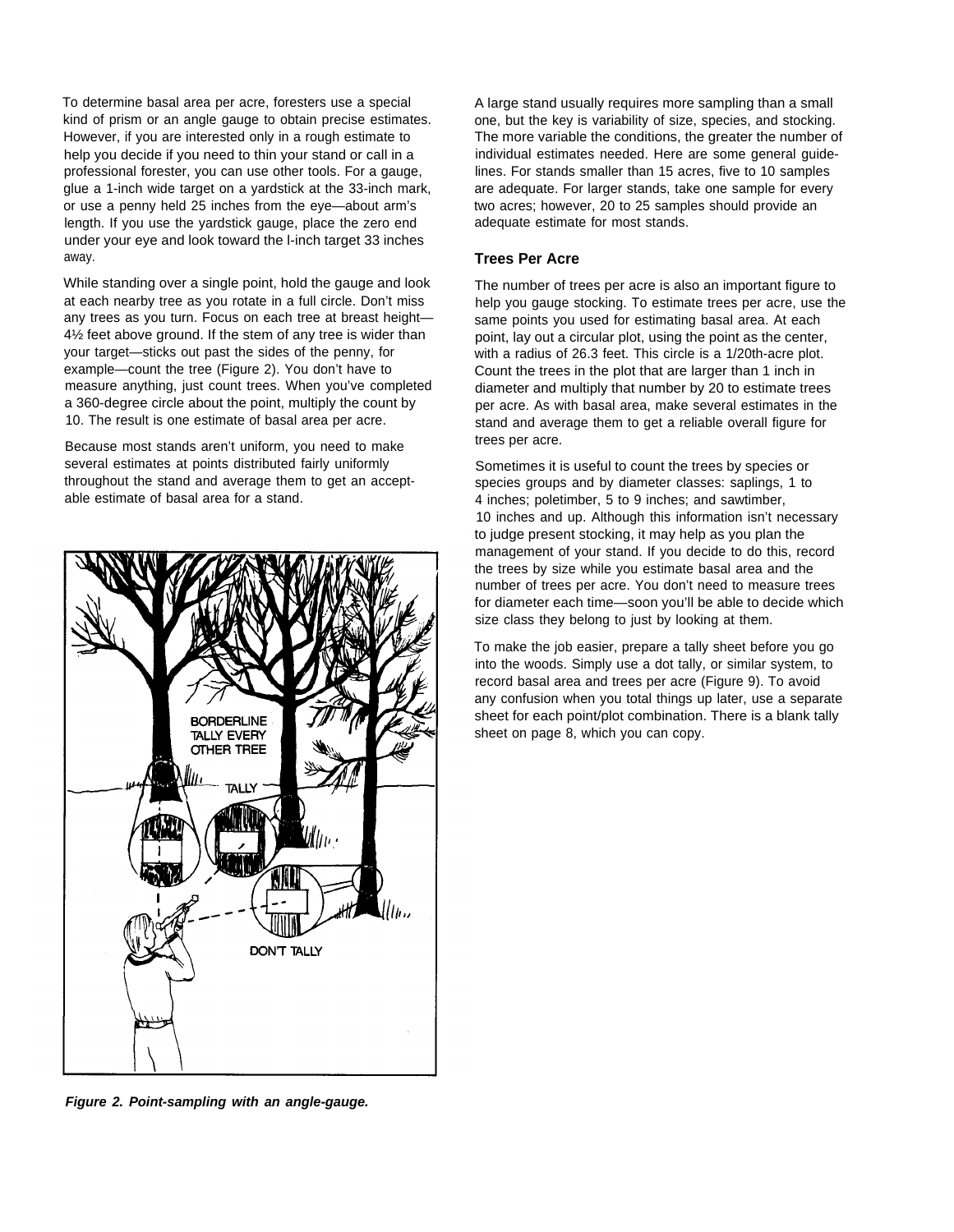## **HOW TO USE STOCKING CHARTS**

Two stands with the same basal area per acre may have very different numbers of trees per acre—a reflection of different size trees. To deal with these differences for the purposes of stocking, experts developed combination stocking charts for even-aged stands (Figures 4-8).

To use the charts, determine the cover type of your stand and then consult the appropriate stocking chart. Locate the basal area estimate on the side of the chart, and the number of trees per acre along the bottom of the chart. Then, project these points across the chart until they intersect.

If the lines intersect above the "A" line the stand is overstocked; if they intersect below the "B" line the stand is understocked; and if the stand falls between the "A" and "B" lines it is fully stocked.

For example, suppose you have a maple stand with 100 sq. ft. of basal area per acre and 240 trees per acre. The northern hardwoods chart (Figure 5) shows that the stand is overstocked.

Because northern hardwoods often occur in uneven-aged stands, researchers have developed a different stocking recommendation for this cover type. These guidelines are usually presented in a table (Table 1) rather than a chart. The table shows the desired number of trees and basal area per acre for trees of different diameters.

**Table 1.** Stocking guidelines for uneven-aged stands of northern hardwoods, showing the desired number of trees and basal area per acre for trees of different diameters as measured in inches at breast height.

|                              | Desirable Stand After Cutting |                                         |  |  |  |
|------------------------------|-------------------------------|-----------------------------------------|--|--|--|
| <b>DBH Class</b><br>(inches) | Trees/Acre<br>(number)        | <b>Basal Area/Acre</b><br>(square feet) |  |  |  |
| $2 - 4$                      | 202                           | 8                                       |  |  |  |
| $5-9$                        | 65                            | 16                                      |  |  |  |
| $10 - 14$                    | 28                            | 22                                      |  |  |  |
| $15 - 19$                    | 17                            | 26                                      |  |  |  |
| $20 - 24$                    | 8                             | 20                                      |  |  |  |
| TOTAL                        | 320                           | 92                                      |  |  |  |

## **HOW TO INTERPRET STOCKING**

Once you collect and summarize the information about stocking, you are ready to prescribe a treatment for the stand.

If the stand is overstocked thinning is probably appropriate—at least from a biological standpoint. Economics and market availability may indicate that waiting awhile is best.

Take for example the overstocked maple stand mentioned above. If, after weighing other factors such as markets, prices, and operable volume, you plan to thin, use the chart to guide the marking. Generally foresters want to thin the stand so as to bring it near the "B" line; although, if this is the first thinning in a stand, such a cut might be too severe.

If the stand is slightly understocked you should probably do nothing for now. If the stand is badly understocked you may want to consider underplanting additional trees, or perhaps clearcutting the stand and starting over with a new crop.

Depending on your goals, fully stocked stands probably need little attention now. Monitor growth periodically and be ready to react when a reduction in stocking is needed. Total volume growth, in cubic feet per acre, is about the same for all stands located between the "A" line and the "B" line. However, stands near the "B" line put maximum growth on fewer trees; this means more board feet in larger trees. which usually bring greater dollar returns.

Before undertaking management activities, woodland owners should seek technical help from a professional forester. Thus, one real benefit of up-to-date stocking information is that it helps you determine when you need technical assistance.

### **SUMMARY OF THE STEPS**

- 1. Pick a sampling point in the woods.
- 2. Rotate the gauge 360 degrees around the point, counting the trees wider than the target.
- 3. Multiply the count by 10 to get basal area per acre.
- 4. Lay out a 1/20-acre plot about the point, a circle with a radius of 26.3 feet.
- 5. Count all trees in the plot and multiply by 20 to determine trees per acre.
- 6. Repeat steps one through five several times; take at least five or 10 samples.
- 7. Average the results from the samples.
- 8. Determine the cover type.
- 9. Consult an appropriate stocking guideline or stocking chart.

### **REFERENCES**

- Benzie, J.W. 1977. Manager's handbook for red pine in the north central states. USDA For. Serv. Gen. Tech. Rept. NC-33, 22 p.
- Benzie, J.W. 1977. Manager's handbook for jack pine in the north central states. USDA For. Serv. Gen. Tech. Rept. NC-32, 18 p.
- Marquis, D. A., et. al. 1969. A silvicultural guide for paper birch in the northeast. USDA For. Serv. Res. Pap. NE-130, 47 p.
- Philbrook, J.S., et. al. 1973. A stocking guide for eastern white pine. USDA For. Serv. Res. Note. NE-168, 3 p.
- Sander, I.L. 1977. Manager's handbook for oaks in the north central states. USDA For. Serv. Gen. Tech. Rept. NC-37, 35 p.
- Tubbs, C.H. 1977. Manager's handbook for northern hardwoods in the north central states. USDA For. Serv. Gen. Tech. Rept. NC-39, 24 p.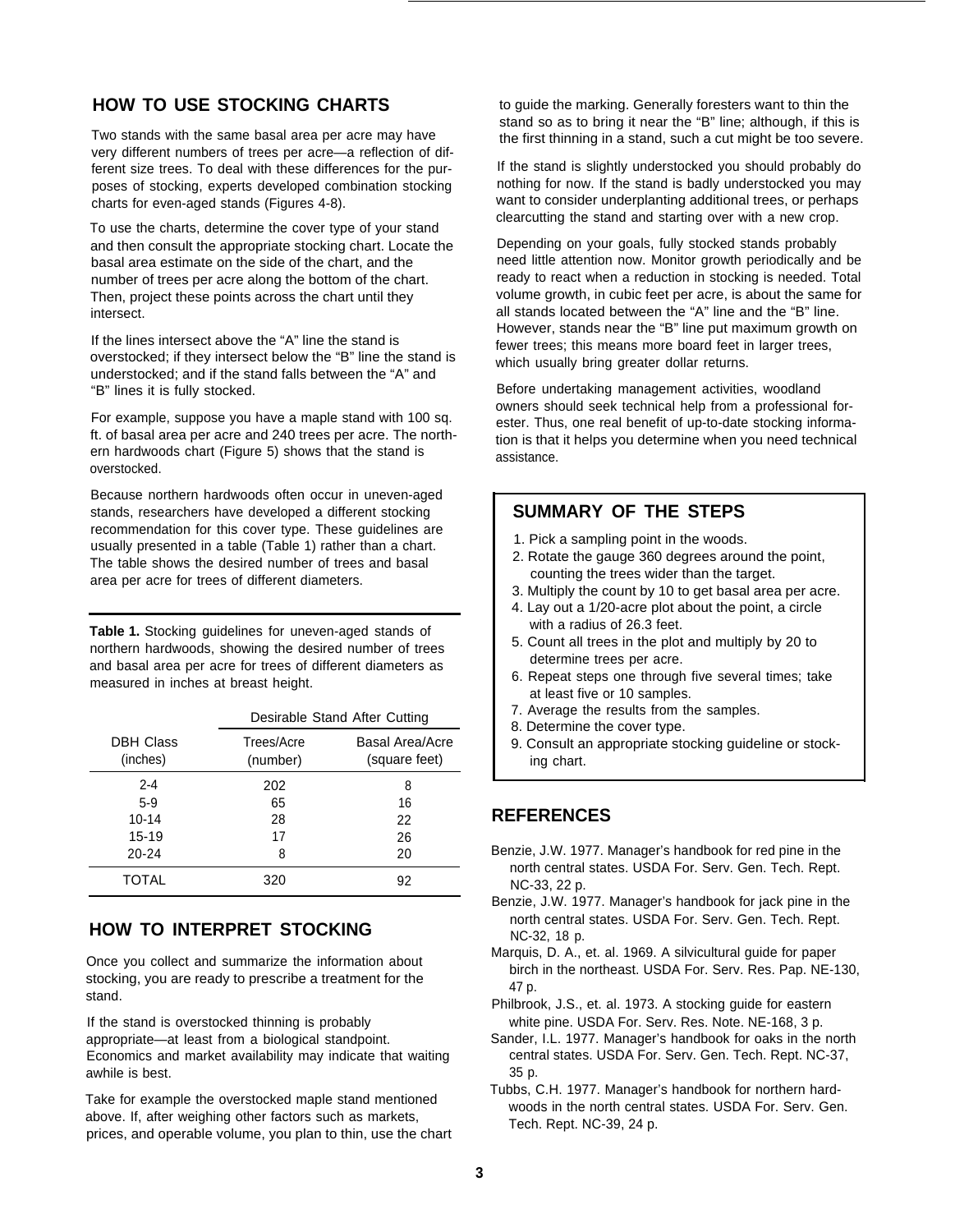Basal Area Per Acre (square feet)



**Trees Per Acre** 



**Figure 3. Upland hardwoods (oak-hickory) stocking chart. Use the upper chart for stands with Iarger diameter trees and the lower chart for stands with small diameter trees.**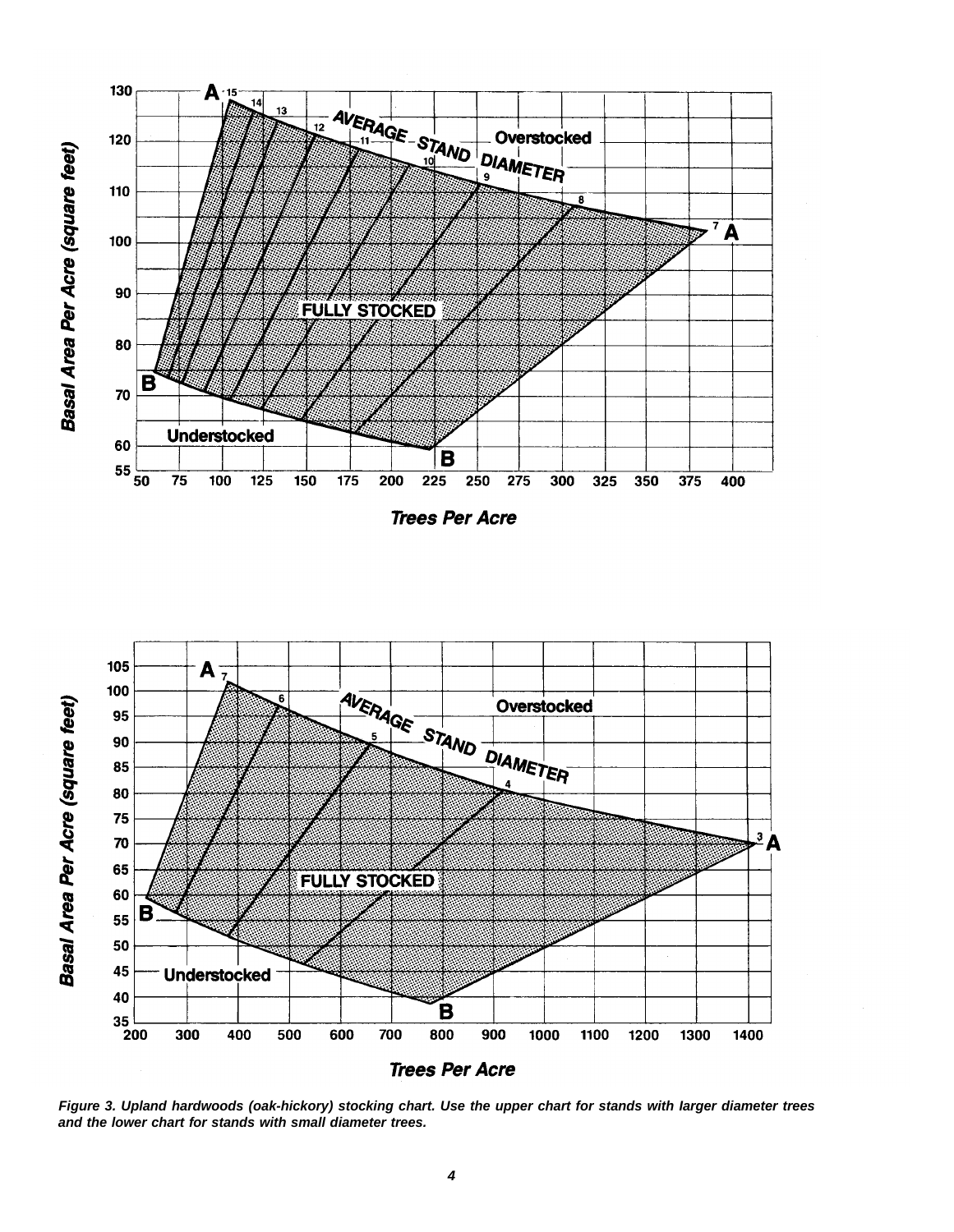

**Trees Per Acre** 

**Figure 4. White birch stocking chart.**



**Figure 5. Northern hardwoods stocking chart (for even-aged stands).**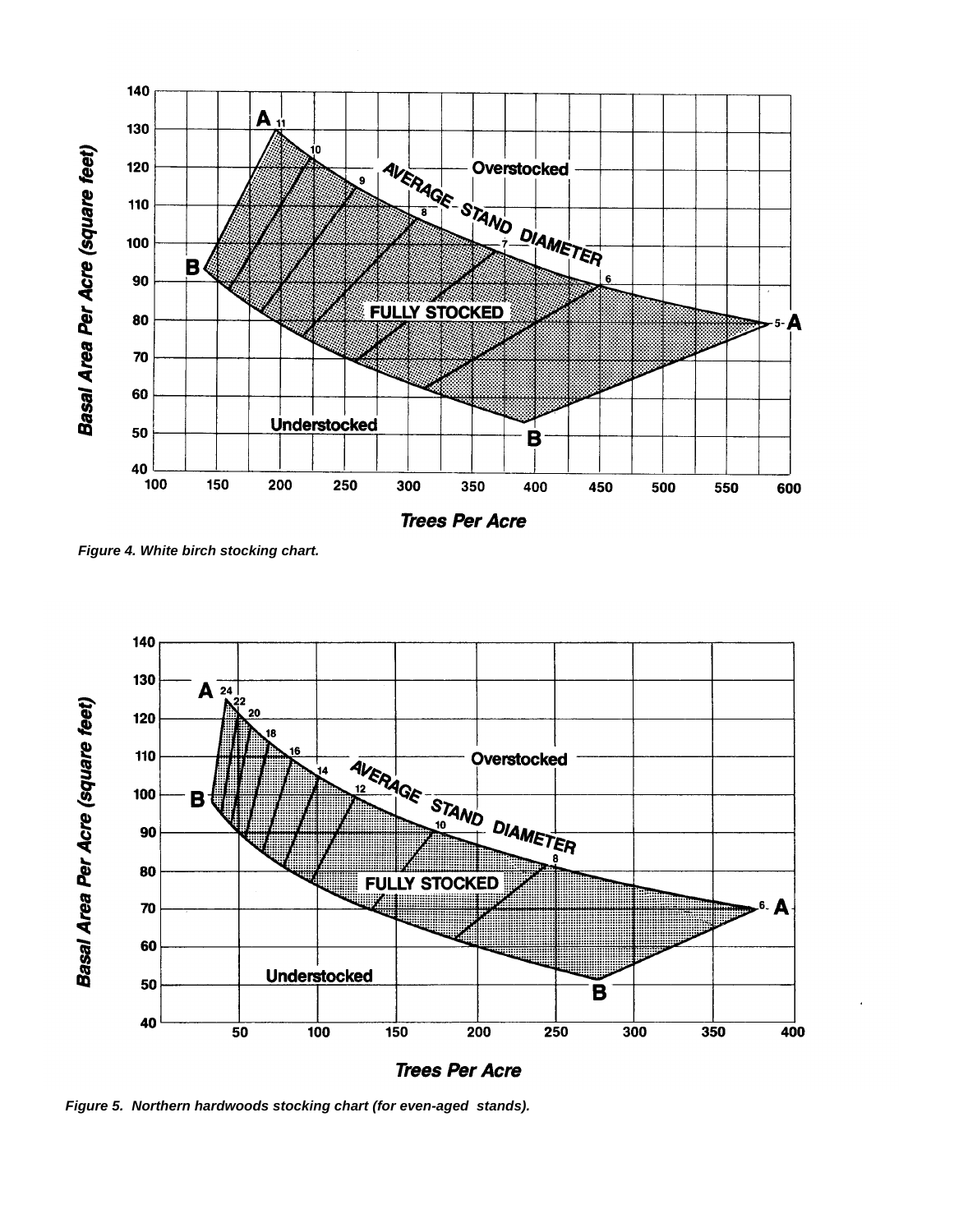

**Trees Per Acre**

**Figure 6. Jack pine stocking chart.**



**Figure 7. Red pine stocking chart.**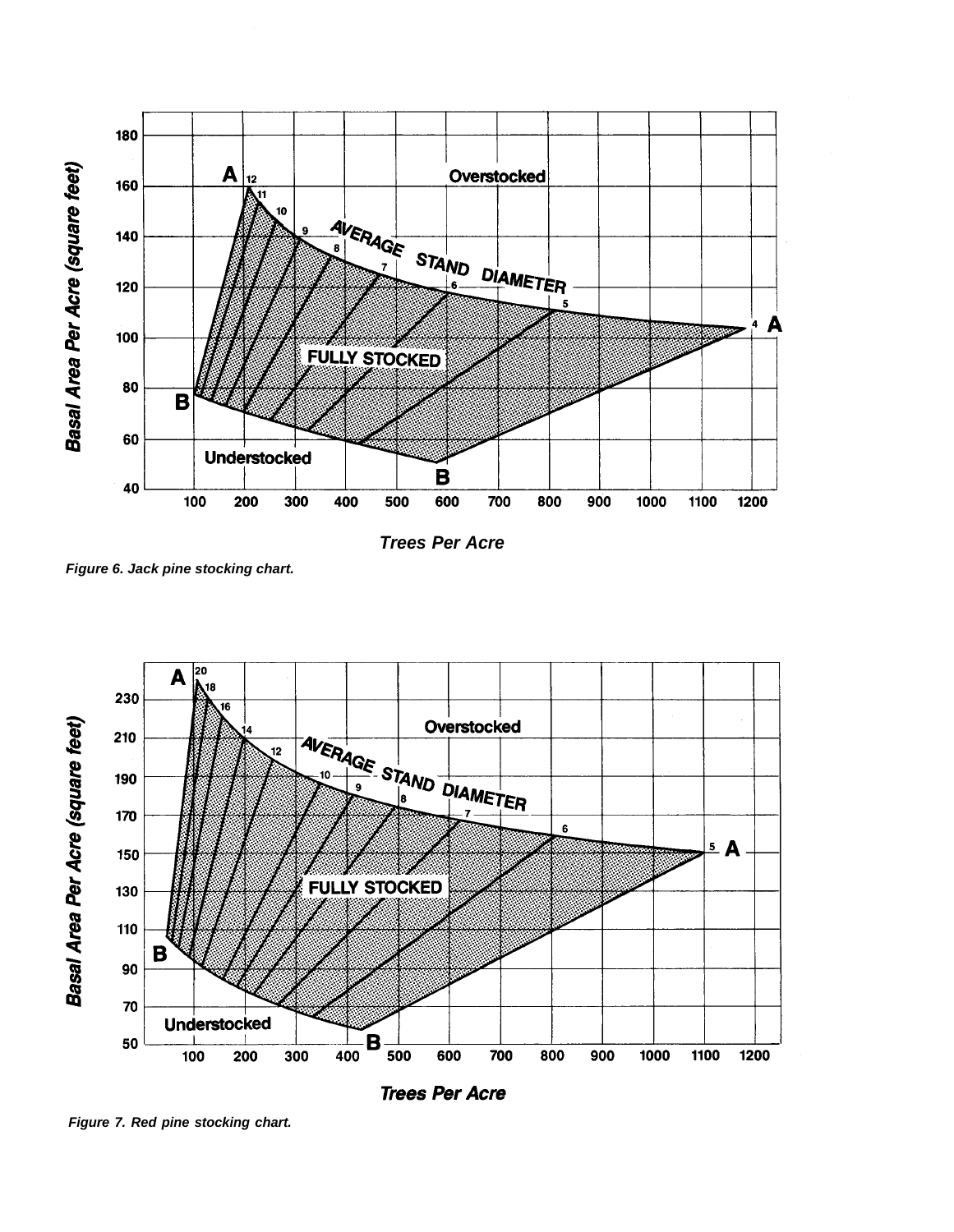

**Trees Per Acre** 

| <b>Plot/Point</b>           | My woods                |                          |                            | Date                        | $7 - 6 - 86$                   |                       |
|-----------------------------|-------------------------|--------------------------|----------------------------|-----------------------------|--------------------------------|-----------------------|
|                             | <b>Basal Area Tally</b> |                          |                            |                             | <b>Tree Count</b>              |                       |
| Species or<br>Species Group | Saplings<br>(DBH 1-4")  | Poletimber<br>(DBH 5-9") | Sawtimber<br>$(DBH 10" +)$ | Total per Acre <sup>1</sup> | No. Trees in<br>1/20-Acre Plot | Trees per<br>Acre $2$ |
| Maple /                     | KХ                      |                          | XX<br>XX                   | $70^{\circ}$                | 6                              | /20                   |
| Tak                         |                         |                          | XX                         | 20                          |                                | Χ0                    |
| White<br>Pine               |                         | $\times$                 |                            | 10                          |                                | 40                    |
|                             |                         |                          |                            |                             |                                |                       |
|                             |                         |                          |                            |                             |                                |                       |
|                             |                         |                          |                            |                             |                                |                       |
| Total                       | 20                      | 20                       | 60                         |                             | /2                             |                       |

**Figure 8. White pine stocking chart.**

**<sup>1</sup>Total tally times for a "10-factor" angle gauge.**

**<sup>2</sup>No. of trees in 1/20-acre plot times 20.**

**Figure 9. Sample tally sheet, with an example of recoding basal area and number of trees by species and size class.**